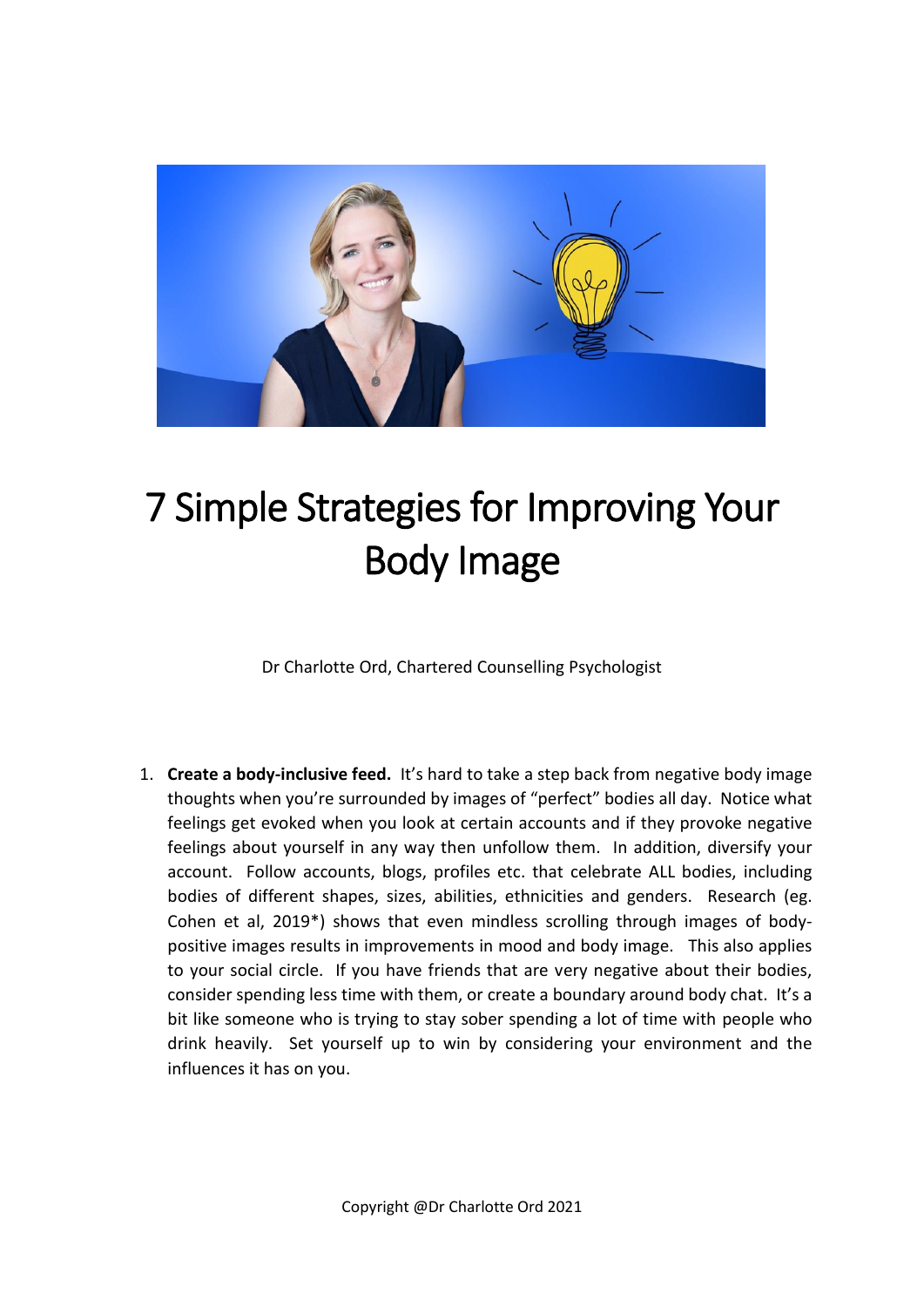- 2. **Practice body gratitude.** It's really easy to get into a negative thought cycle when you're very entrenched in diet culture. After all, companies invested in weight loss rely on you feeling dissatisfied with your body, and it may be that those close to you also have a pattern of self-depreciation. Intentionally expressing gratitude towards your body can help you to cultivate a more positive image by shifting your attention to what is RIGHT about your body, right here and now. Bring to mind all the things that you appreciate about your body; the way your heart pumps oxygen round, the tone of your voice, the curl in your hair, the way your fingers can write messages to loved ones across the other side of the world; set an intention to express gratitude towards your body every day. You might also like to add this to a daily journal, or find a rock that you like and use it as your gratitude rock; a reminder in your pocket or on your desk to remind you of the things you appreciate about your body.
- 3. **Buy clothes that fit right now.** Have you ever told yourself you'll wait until you've lost weight before you'll wear clothes you really like? How long ago did you start dong that? Maybe you're holding out to fit back into clothes you used to be able to wear? The trouble with waiting is that we deny ourselves the opportunity to feel good RIGHT NOW. And whilst we're waiting to lose weight to give ourselves permission to feel good, we often don't bother to do the other things that boost our confidence, like taking care of our skin, or putting on make up we like, or putting effort into doing our hair. There is of course absolutely no obligation to do any of these things, but it can have a really positive impact on your body image if you do the things that make you feel good about yourself right now, regardless of your body size.
- 4. **Reject diet culture.** Give yourself permission to say no to the noise of diet culture and make the decision to reattune to your body's inner wisdom about what it needs. This means putting yourself first, allowing yourself to experience pleasure in all foods freely, and rediscovering your trust in your body. Acknowledge that this healing process will take time and that you may need some support along the way, possibly from a Health at Every Size aligned psychotherapist or registered dietician, and that surrounding yourself with body-neutral and body-positive allies will help to shield you from pervasive and harmful weight loss messages.
- 5. **Do movement just because it feels good.** Choose movement activities based on how much you enjoy them and how good they make you feel rather than on the basis of how they might change your body. So often we become conditioned to exercise in order to meet step counts, hit calorie burn targets, stay in fat burning zones, or as penance for eating, rather than simply because it's fun and feels good for our bodies.